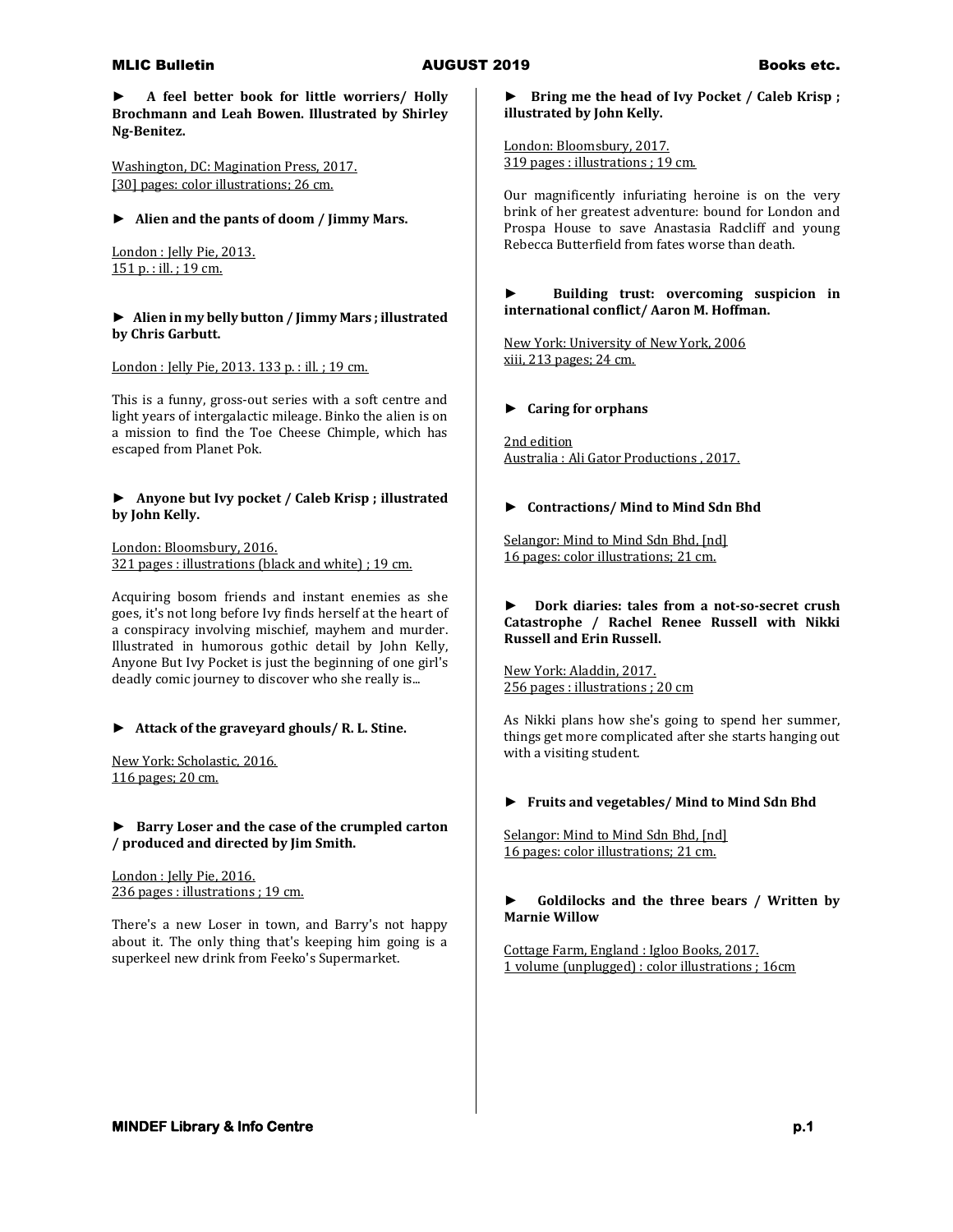# **► Hayley's fantastic fruits / Mohana Gill.**

Selangor, Malaysia : Mosat Network , 2016 69 pages ; color illustrations : 22 cm

This book features delicious recipes for parents and children to try out, as well as four stories about fruits.

# **► Hayley's goes nutty / Mohana Gill.**

Selangor, Malaysia : Mosat Network , 2016 63 pages ; color illustrations : 22 cm

This book features three nut stories which children will enjoy, and recipes that parents and children can prepare together.

# **► Hayley's grainy goodness / Mohana Gill.**

Selangor, Malaysia : Mosat Network , 2016 63 pages ; color illustrations : 22 cm

This book features delicious recipes for parents and children to try out, as well as three stories about grains.

# **► Hayley's madness for chocolates / Mohana Gill.**

Selangor, Malaysia : Mosat Network , 2016 63 pages ; color illustrations : 22 cm

This book features three chocolate stories, and scrumptious recipes that parents and children can try out together

# **► Hayley's passion for pulses / Mohana Gill.**

Selangor, Malaysia : Mosat Network , 2016 63 pages ; color illustrations : 22 cm

This book features three chocolate stories, and scrumptious recipes that parents and children can try out together0

# **► Hayley's sensational seeds / Mohana Gill.**

Selangor, Malaysia : Mosat Network , 2016 63 pages ; color illustrations : 22 cm

This book features three short seed stories which children will enjoy, and recipes that parents and children can prepare together.

### **► Hayley's terrific teas / Mohana Gill.**

Selangor, Malaysia : Mosat Network , 2016 63 pages : color illustration ; 22 cm

This book features delicious recipes for parents and children to try out, as well as three stories about tea.

# **► Hayley's vibrant vegetables / Mohana Gill.**

Selangor, Malaysia : Mosat Network , 2016 77 pages ; color illustrations : 22 cm

This book features delicious recipes for parents and children to try out, as well as three stories about vegetables

### **► Helpful people/ Mind to Mind Sdn Bhd**

Selangor: Mind to Mind Sdn Bhd, [nd] 16 pages: color illustrations; 21 cm.

### **► Hug a tree, Geronimo / Geronimo Stilton.**

New York : Scholastic Paperbacks, 2018. 108 pages : color illustrations ; 18 cm.

### **► I am so over being not a loser / Barry Loser noses drawn by Jim Smith.**

London : Jelly Pie, 2016. 238 pages : illustrations ; 19 cm.

My mum embarrasses me enough just being my mum, but now she's won this Feeko's Supermarkets competition it's even worse.

### **► I am sort of a Loser / Barry Loser pages numbered by Jim Smith.**

London : Jelly Pie, 2014. 236 pages : illustrations ; 19 cm.

There's a girl in Barry's class who's Getting more laughs than him. But luckily Barry immediately thinks up one of his brilliant and amazekeel plans to make sure he'll have the final chuckle. All he needs is thirty boxes of Beard Flakes.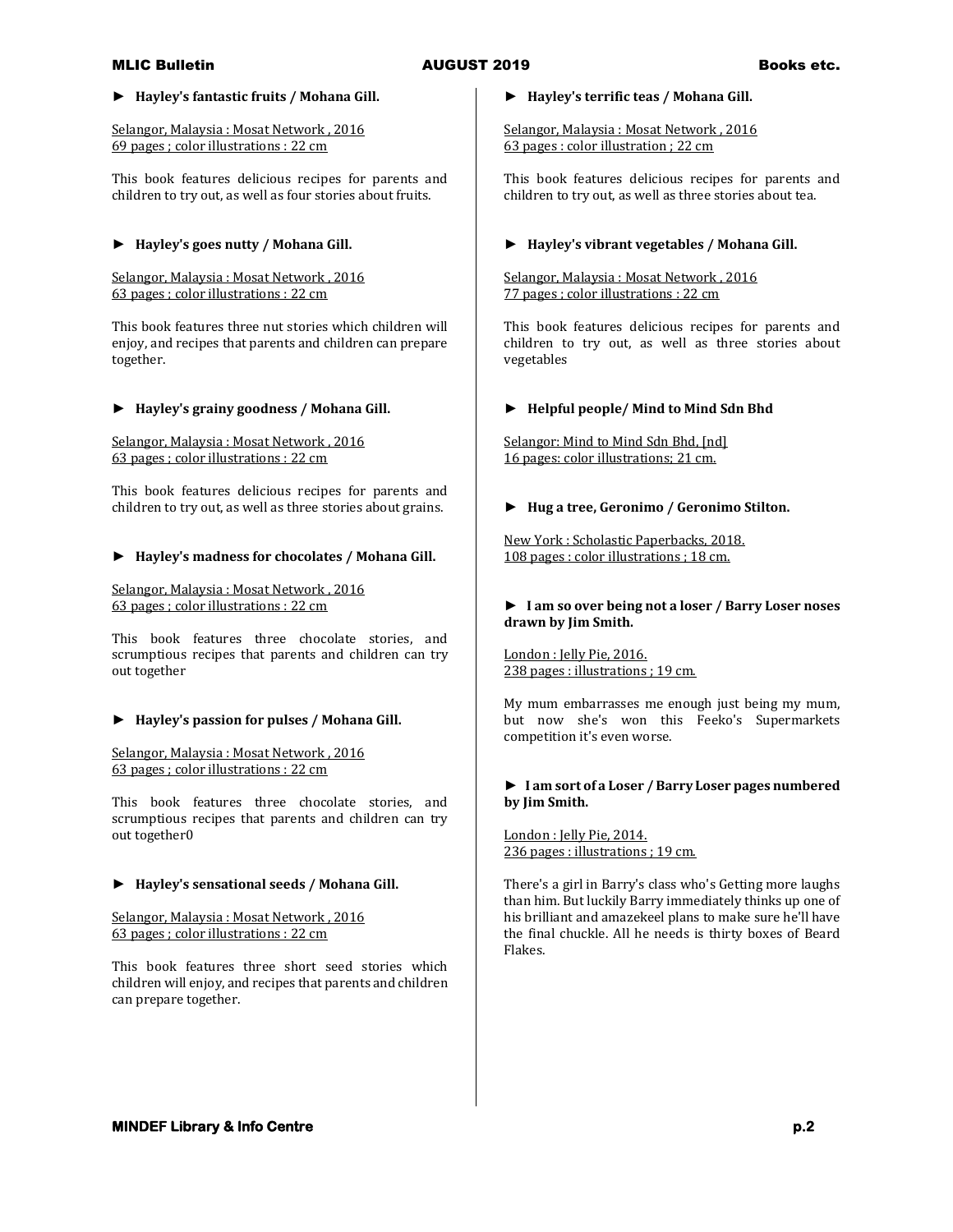**► I am still not a loser / Barry Loser, commas put in by Jim Smith.**

London : Jelly Pie, 2016. 238 pages : illustrations ; 19 cm.

There's a new Loser in town, and Barry's not happy about it. The only thing that's keeping him going is a superkeel new drink from Feeko's Supermarket.

### **► Important places around us/ Mind to Mind Sdn Bhd**

Selangor: Mind to Mind Sdn Bhd, [nd] 16 pages: color illustrations; 21 cm.

**► Jack and the beanstalk / Written by Melanie Joyce.**

Cottage Farm, England : Igloo Books, 2017. 1 volume (unplugged) : color illustrations ; 16cm

# **► Katie and the cupcake cure / by Coco Simon.**

New York : Simon and Schuster, 2011. 140 pages ; 20 cm.

### **► Little red riding hood / Written by Marnie Willow**

Cottage Farm, England : Igloo Books, 2017. 1 volume (unplugged) : color illustrations ; 16cm

### **► Master narratives of Islamist extremism/ Jeffry R. Halverson, H. Lloyd Goodall, adn Steven R. Corman**

New York: Palgrave Macmillan, 2013. xii, 243 pages: illustrations; 24 cm.

### **► My hobbies/ Nickelodeon**

Nickelodeon, London: Parragon, 2013 [8] pages: color illustrations; 16 cm.

# **► My party/ Nickelodeon**

Nickelodeon, London: Parragon, 2013 [8] pages: color illustrations; 16 cm.

# **► My pet/ Mind to Mind Sdn Bhd**

Selangor: Mind to Mind Sdn Bhd, [nd] 16 pages: color illustrations; 21 cm.

# **► Nightmares! : the lost lullaby / Jason Segel, Kirsten Miller ; illustrated by Karl Kwasny.**

London : Corgi Books, 2017. 318 pages : illustrations ; 20 cm.

# **► Old Macdonald had a farm & othe rhymes**

England : Brown Watson, 2016. 1 volume (unplugged) : color.illustrtaions

### **► One day at horrorland/ R. L. Stine.**

New York: Scholastic, 2015 123 pages; 20 cm.

**► Overcoming Pakistan's nuclear dangers / Mark Fitzpatrick.**

Abingdon: Routledge, 2014. 171 pages: maps; 24 cm.

# **► Peace and conflict resolution in Islam: Islamic perspectives on war, peace and conflict resolution/ Flamur Vehapi.**

London: Ta-Ha Publishers Ltd., 2016. xxi, 194 pages; 21 cm.

# **► Pinocchio / Written by Melanie Joyce.**

Cottage Farm, England : Igloo Books, 2017. 1 volume (unplugged) : color illustrations ; 16cm

## **► Playful puppy: an adventure in the park / Cottage Farm : Igloo books , 2018**

(unpaged) : color illustrations

## **► Please / Written by Melanie Joyce ; illustrated by Hannah Wood.**

Cottage Farm, England : Autumn Publishing, 2018. 1 volume (unpaged) : colour illustrations ; 21 cm.

When the animals in this story want a tasty treat, they have to say the magic word, but Lamb can't remember what it is! Can you help her remember?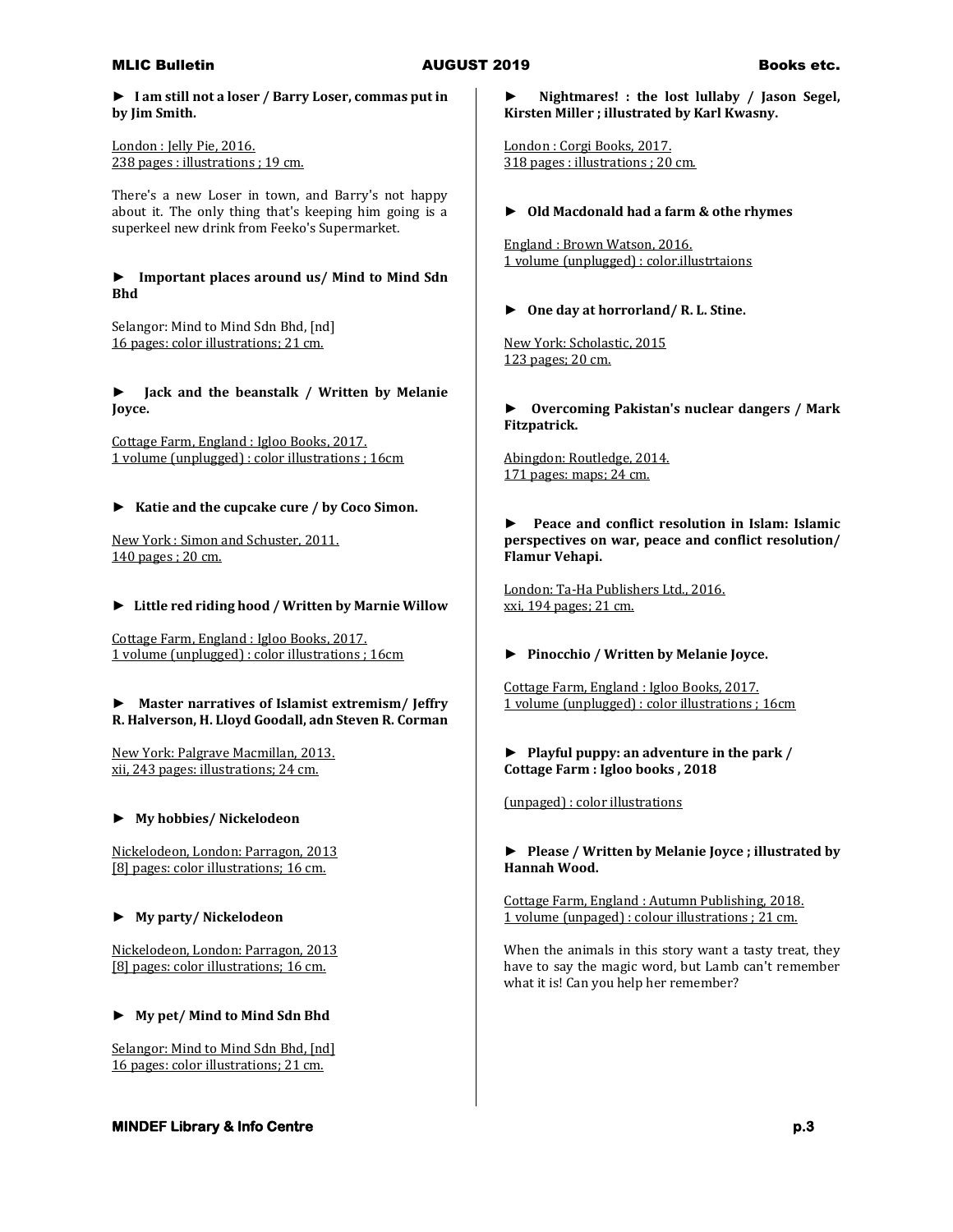**► Please dont feed the vampire/ R. L. Stine.**

New York: Scholastic, 2016 137 pages; 20 cm.

**► Polly put the kettle on / edited by Kathryn Beer ; illustrated by Louise Anglicas.**

Cottage Farm, BJ : Igloo Books , 2017 (unpaged) : color illustrations

**► Return of the mummy/ R. L. Stine.**

New York: Scholastic, 2015 114 pages; 20 cm.

**► Sarawak : the real deal / Lina Soo.**

Sarawak, Malaysia : Lina Soo, 2013. viii, 123 p. : ill. ; 27 cm.

How a kingdom was betrayed in an intrigue of trickery, coercion and subterfuge: declassified colonial documents reveal shocking truth behind formation of Malaysia--Cover. This book is about defending the inalienable right of our people to self-determination, national identity, territorial integrity, our truth, our seas , our skies and our sovereignty.

**► Say cheese and die!/ R. L. Stine.**

New York: Scholastic, 2016 136 pages; 20 cm.

**► Signs of you / Emily France**

New York, NY : Soho Teen, [2016] 230 pages ; 22 cm.

**► Smelling flowers counting butterflies / Khalina Khalili ; illustrated by Chiilix Studio.**

1st edition Singapore : Darul Andalus Pte Ltd , 2017 21 pages ; color.illustration

The aim of raising awareness about the Quranic in junction and motivation for scientific thinking and inspiring children to endeavours.

**► Somebody stop Ivy pocket / Caleb Krisp ; illustrated by John Kelly.**

London: Bloomsbury, 2016. 320 pages : illustrations ; 19 cm.

Ivy is now the beloved daughter of Ezra and Mother Snagbsy, coffin makers, even if she does have to work rather like a maid. Their trade is roaring, and Ivy is as happy as a pig in clover.

### **► Tall and high/ Mind to Mind Sdn Bhd**

Mind to Mind Sdn Bhd Selangor: Mind to Mind Sdn Bhd, [...] 16 pages: color illustrations; 21 cm.

**► The abominable snowman of Pasadena/ R. L. Stine.**

New York: Scholastic, 2015. 127 pages; 20 cm.

### **► The ant and the chrysalis/ Mind to Mind Sdn Bhd Mind to Mind Sdn Bhd**

Selangor: Mind to Mind Sdn Bhd, [nd] 16 pages: color illustrations; 20 cm.

## **► The ballerina wish / Phoebe Bright ; illustrated by Karen Donnelly.**

London : Macmillan Children's Books, 2012 91 pages :illustrations (black and white), map (black and white) ; 20 cm

Izzy is dancing the lead role in Cinderella, but she wishes she could remember the steps. Can Cassie help her to become the perfect princess?

### **► The beauty of darkness : the remnant chronicles / Mary E. Pearson.**

New York : Henry Holt and Company , 2016. 679 pages ; 21 cm.

Princess Lia and her love, Rafe, have escaped Venda and the path before them is winding and dangerous.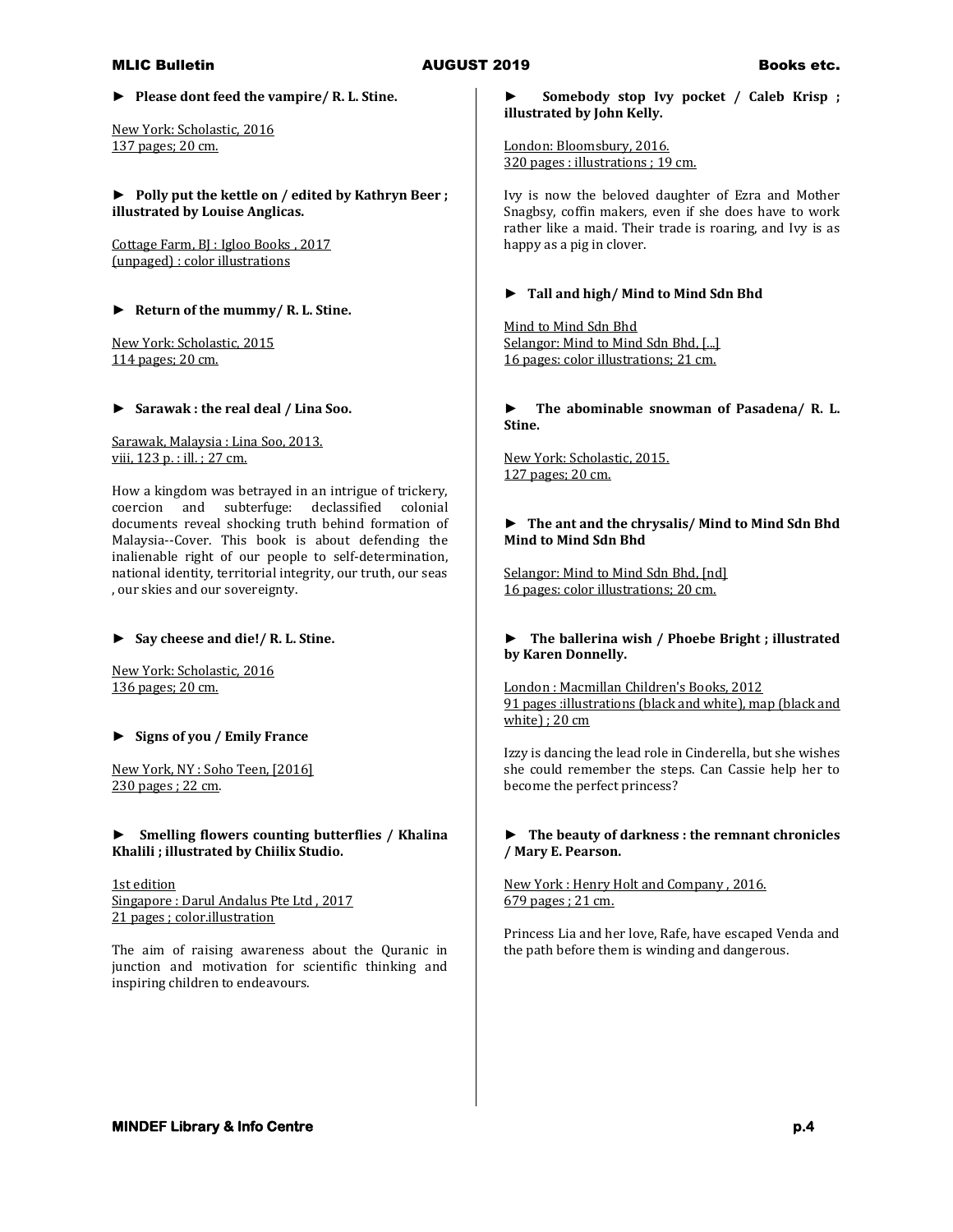### **► The best friend wish / Phoebe Bright ; illustrated by Karen Donnelly.**

### London : Macmillan Children's Books, 2012 90 pages, 6 unnumbered pages, 15 pages : illustrations (black and white), map (black and white) ; 20 cm

Cassie meets Stella Starkeeper and is given a special charm bracelet. She must learn how to use the magical charms wisely and find someone who needs her help. Could Alex, the boy staying at her mum and dad's B &  $â€$ B, have a secret wish?

# **► The birthday wish / Phoebe Bright ; illustrated by Karen Donnelly.**

London : Macmillan Children's Books, 2012 92 pages, 12 unnumbered pages, 11 pages: illustrations (black and white), map (black and white) ; 20 cm

Lia has a cake disaster at her party. What this birthday really needs is a sprinkling of Lucky Star magic.

# **► The Christmas wish / Phoebe Bright ; illustrated by Karen Donnelly**.

London : Macmillan Children's Books, 2012 82 pages : illustrations (black and white) ; 20 cm.

After meeting sparkly Stella Starkeeper and completing six tasks, Cassie is now a Lucky Star, someone who can grant wishes to those who deserve them.

# **► The crafty cat/ Mind to Mind Sdn Bhd**

Mind to Mind Sdn Bhd Selangor: Mind to Mind Sdn Bhd, [nd] 16 pages: color illustrations; 20 cm.

# **► The eagle and the crow/ Mind to Mind Sdn Bhd**

Mind to Mind Sdn Bhd Selangor: Mind to Mind Sdn Bhd, [nd] 16 pages: color illustrations; 20 cm.

# **► The film star wish / Phoebe Bright ; illustrated by Karen Donnelly.**

London : Macmillan Children's Books, 2012 92 pages, 10 unnumbered pages, 13 pages: illustrations (black and white), map (black and white) ; 20 cm

Cassie makes friends with Roxy Gold, film star. Being famous is fun, but sometimes, Roxy wishes she could be invisible for a day.

# **► The fox and the crow/ Mind to Mind Sdn Bhd Mind to Mind Sdn Bhd**

Selangor: Mind to Mind Sdn Bhd, [nd] 16 pages: color illustrations; 20 cm.

**► The haunted mask/ R. L. Stine.**

New York: Scholastic, 2015 121 pages; 20 cm.

# **► The horse and the lion/ Mind to Mind Sdn Bhd Mind to Mind Sdn Bhd**

Selangor: Mind to Mind Sdn Bhd, [nd] 16 pages: color illustrations; 20 cm.

# **► The last black unicorn / Tiffany Haddish.**

New York : Gallery Books, 2017. 278 pages ; 24 cm.

# **► The making of Salafism: Islamic reform in the twentieth century/ Henri Lauziere.**

New York: Columbia University Press, 2016. viii, 317 pages; 24 cm.

# **► The perfect pony wish / Phoebe Bright ; illustrated by Karen Donnelly.**

London : Macmillan Children's Books, 2012 91 pages, 8 unnumbered pages, 10 pages: illustrations (black and white), map (black and white) ; 20 cm

# **► The pop singer wish / Phoebe Bright ; illustrated by Karen Donnelly.**

London : Macmillan Children's Books, 2012 87 pages, 12 unnumbered pages, 12 pages: illustrations (black and white), map (black and white) ; 20 cm

Pop sensation Jacey Day is performing in Astral-on-Sea, but her backing singers are ill. Jacey wishes someone could fix things. Cassie must find a way for the show to go on.

# **► The power of currencies and currencies of power / edited by Alan Wheatley**

Abingdon: Routledge, 2013. 156 pages; 24 cm.

# **MINDEF Library & Info Centre p.5 p.5**